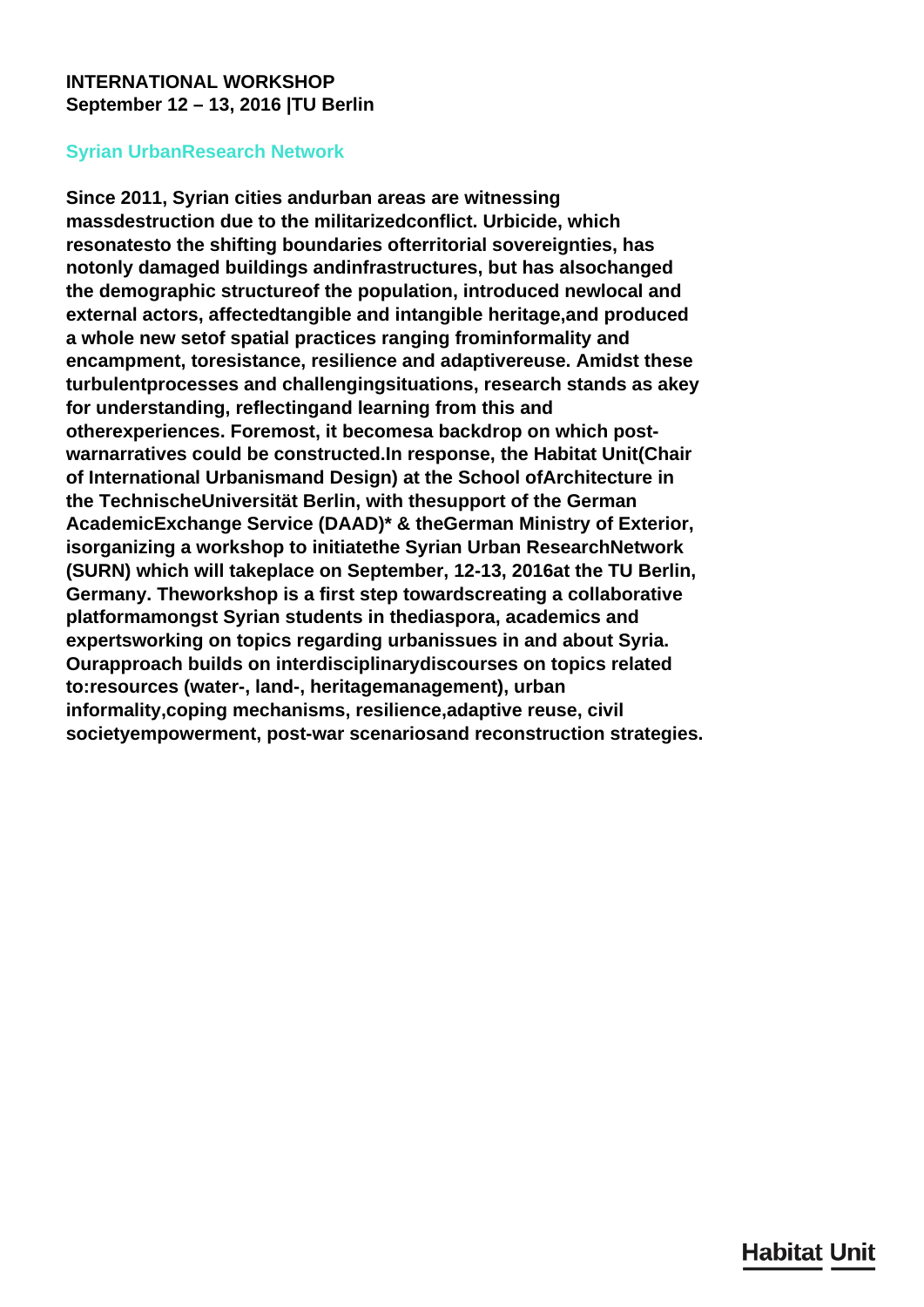# **SYRIAN URBAN** RESEARCH **FTWORK**

# **TRAVEL BURSARIES**

Interdisciplinary workshop at TU Berlin September 12 - 13, 2016

#### Background

Since 2011, Syrian cities and urban areas are witnessing mass destruction due to the militarized conflict. Urbicide, which resonates to the shifting boundaries of territorial sovereignties, has not only damaged buildings and infrastructures, but has also changed the demographic structure of the population, introduced new local and external actors, affected tangible and intangible heritage, and produced a whole new set of spatial practices ranging from informality and encampment, to resistance, resilience and adaptive reuse. Amidst these turbulent processes and challenging situations, research stands as a key for understanding, reflecting and learning from this and other experiences. Foremost, it becomes a backdrop on which post-war narratives could be constructed.

In response, the Habitat Unit (Chair of International Urbanism and Design) at the School of Architecture in the Technische Universität Berlin, with the support of the German Academic Exchange Service (DAAD)\* & the German Ministry of Exterior, is organizing a workshop to initiate the Syrian Urban Research Network (SURN) which will take place on September, 12-13, 2016 at the TU Berlin, Germany. The workshop is a first step towards creating a collaborative platform amongst Syrian students in the diaspora, academics and experts working on topics regarding urban issues in and about Syria. Our approach builds on interdisciplinary discourses on topics related to: resources (water-, land-, heritage management), urban informality, coping mechanisms, resilience, adaptive reuse, civil society empowerment, post-war scenarios and reconstruction strategies.

om DAAD aus Mittein Auswärtiges Amt DAAD

Deutscher Akademischer Austauschdienst German Academic Exchange Service

# Application **Deadline** 22.08.2016

**Habitat Unit** 

**Habitat Unit**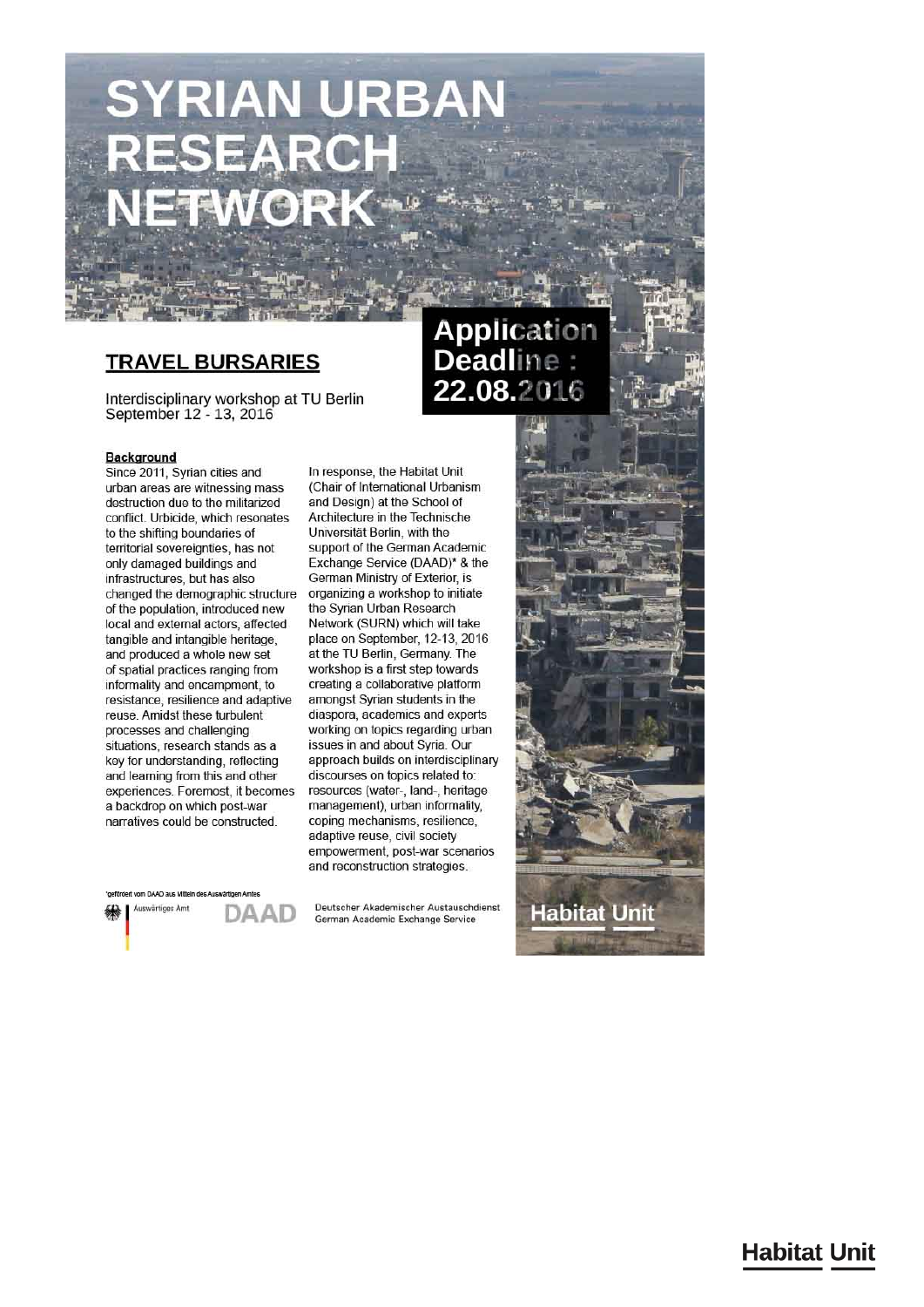

#### **Objectives and Expected** Outcomes

The SURN workshop will explore the academic research related to current spatial dynamics and the urban future of Syria, and will discuss initiatives of civil society aiming to reconstruct damaged areas and to support the affected communities. Through understanding the current situation, we are aiming at arriving to common values regarding Syria's urban future.

Knowing that a key challenge currently faced by researchers is how to conduct research on Syria from abroad, the main objective of the workshop is to connect students with researchers, experts and practitioners working on the field. The structure will combine presentations, panel discussions, interdisciplinary roundtables and thematic group work. Different lectures will be given by experts to draw on other positive and negative experiences of postwar reconstruction from cities like Berlin and Beirut. For that, visits to selected sites in Berlin will also take place.

The expected outcomes of the workshop are the creation of a network of academics working

on post-war reconstruction. encouragement of academic collaboration, establishment of a platform of exchange for ideas related to the topic and forging a common ground for further initiatives.

#### **Eligibility Criteria**

Particpants should: - Be students or graduates at masters, phd and post-doc levels.

-Come from disciplines of Architecture, Urban Planning, Sociology, Engineering, History, Political Science, Law, Economics, or relevant fields.

- Have previous or current research related to topics targeting the urban situation in Syria such as resource management, urban informality, coping mechanisms, resilience, adaptive reuse, civil society empowerment, post-war scenarios and reconstruction strategies, are welcome to apply.

- Can be affiliated with NGOs focusing on civil society empowerment or resilience projects inside of Syria, or be individuals who have access to knowledge or data related to current projects / efforts in reconstruction in Syria.

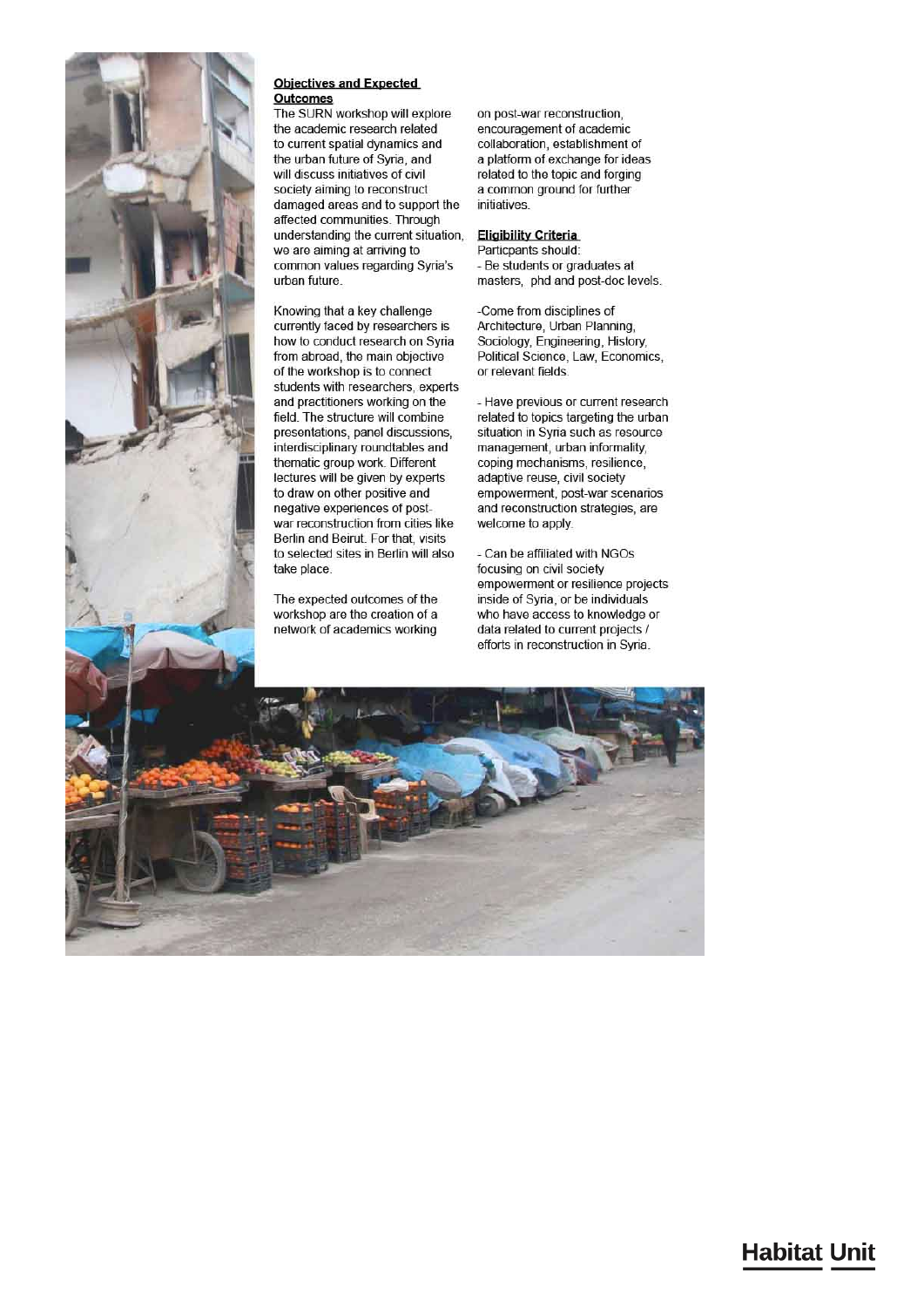

We will be selecting up to 20 particpants coming from these different disciplines. DAAD scholarship holders are highly encouraged to apply.

#### **Costs**

The workshop covers accommodation costs from September 11-13, 2016 (3 nights). Transportation costs to and from Berlin will be reimbursed during the workshop upon presentation of tickets and invoices.

#### **Application Requirements**

Eligible candidates must submit an application (in English) containing the following information:

- A Filled Application Form - A concise CV (A4, max.2 pages)

Note that incomplete applications or those not meeting the submission criteria will not be reviewed

Please send your applications as one single PDF document to the Habitat Unit at the following email address: surn.team@gmail.com

Deadline for applications is August 22, 2016.

Results will be announced by August 26, 2016.

Contact: For more details and the results of the selection please contact:

**Ayham Dalal** ayham.dalal@gmail.com

Lea Ksayer leaksayer@gmail.com

Nathalie Bekdache n.bekdache@gmail.com

Or visit our website: www.habitat-unit.de

Auswärtiges Amt DAAD

Deutscher Akademischer Austauschdienst German Academic Exchange Service

### **Objectives and ExpectedOutcomes**

The SURN workshop will explorethe academic research relatedto current spatial dynamics and the urban future of Syria, and will discuss initiatives of civilsociety aiming to reconstructdamaged areas and to support theaffected communities. Throughunderstanding the current situation, we are aiming at arriving tocommon values regarding Syria'surban future.

Knowing that a key challengecurrently faced by researchers ishow to

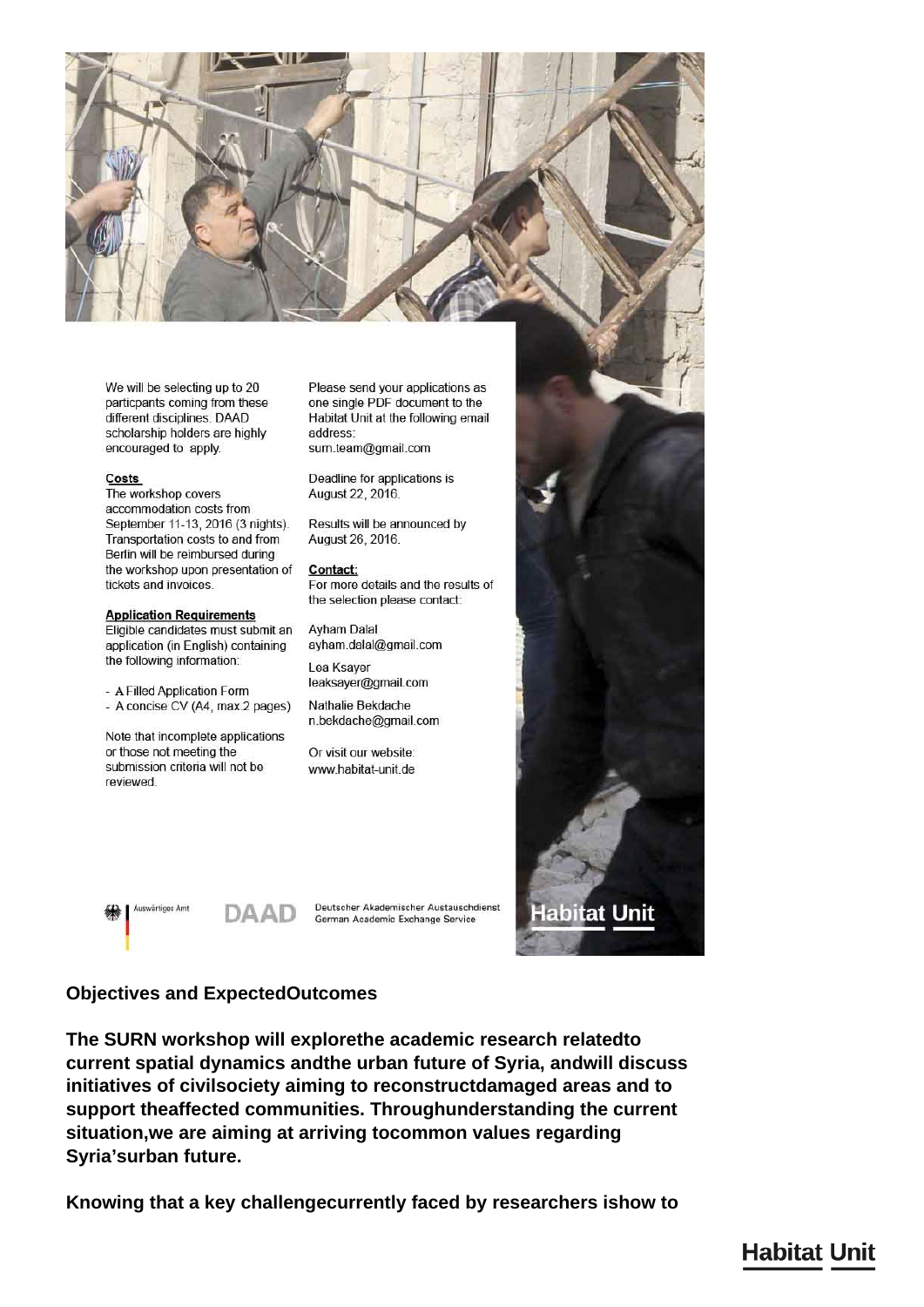**conduct research on Syriafrom abroad, the main objectiveof the workshop is to connectstudents with researchers, expertsand practitioners working on thefield. The structure will combinepresentations, panel discussions,interdisciplinary roundtables andthematic group work. Differentlectures will be given by expertsto draw on other positive andnegative experiences of post-war reconstruction from cities likeBerlin and Beirut. For that, visitsto selected sites in Berlin will alsotake place.**

**The expected outcomes of theworkshop are the creation of anetwork of academics workingon post-war reconstruction,encouragement of academiccollaboration, establishment ofa platform of exchange for ideasrelated to the topic and forginga common ground for furtherinitiatives.**

# **[Download flyer](#page-0-0)**

# **Workshop Information**

# **Eligibility Criteria**

**Particpants should:**

- **Be students or graduates atmasters, phd and post-doc levels.**
- **Come from disciplines ofArchitecture, Urban Planning,Sociology, Engineering, History,Political Science, Law, Economics,or relevant fields.**
- **Have previous or current researchrelated to topics targeting the urbansituation in Syria such as resourcemanagement, urban informality,coping mechanisms, resilience,adaptive reuse, civil societyempowerment, post-war scenariosand reconstruction strategies, arewelcome to apply.**
- **Can be affiliated with NGOsfocusing on civil societyempowerment or resilience projectsinside of Syria, or be individualswho have access to knowledge ordata related to current projects /efforts in reconstruction in Syria.**

**Up to 20particpants coming from thesedifferent disciplines will be selected. DAADscholarship holders are highlyencouraged to apply.**

# **Costs**

**The workshop coversaccommodation costs fromSeptember 11-13, 2016 (3 nights).Transportation costs to and fromBerlin will be reimbursed duringthe workshop upon presentation oftickets and invoices.**

**Application RequirementsEligible candidates must submit anapplication (in English) containingthe following information:**

- **A Filled [Application Form](#page-0-0)**
- **A concise CV (A4, max.2 pages)**